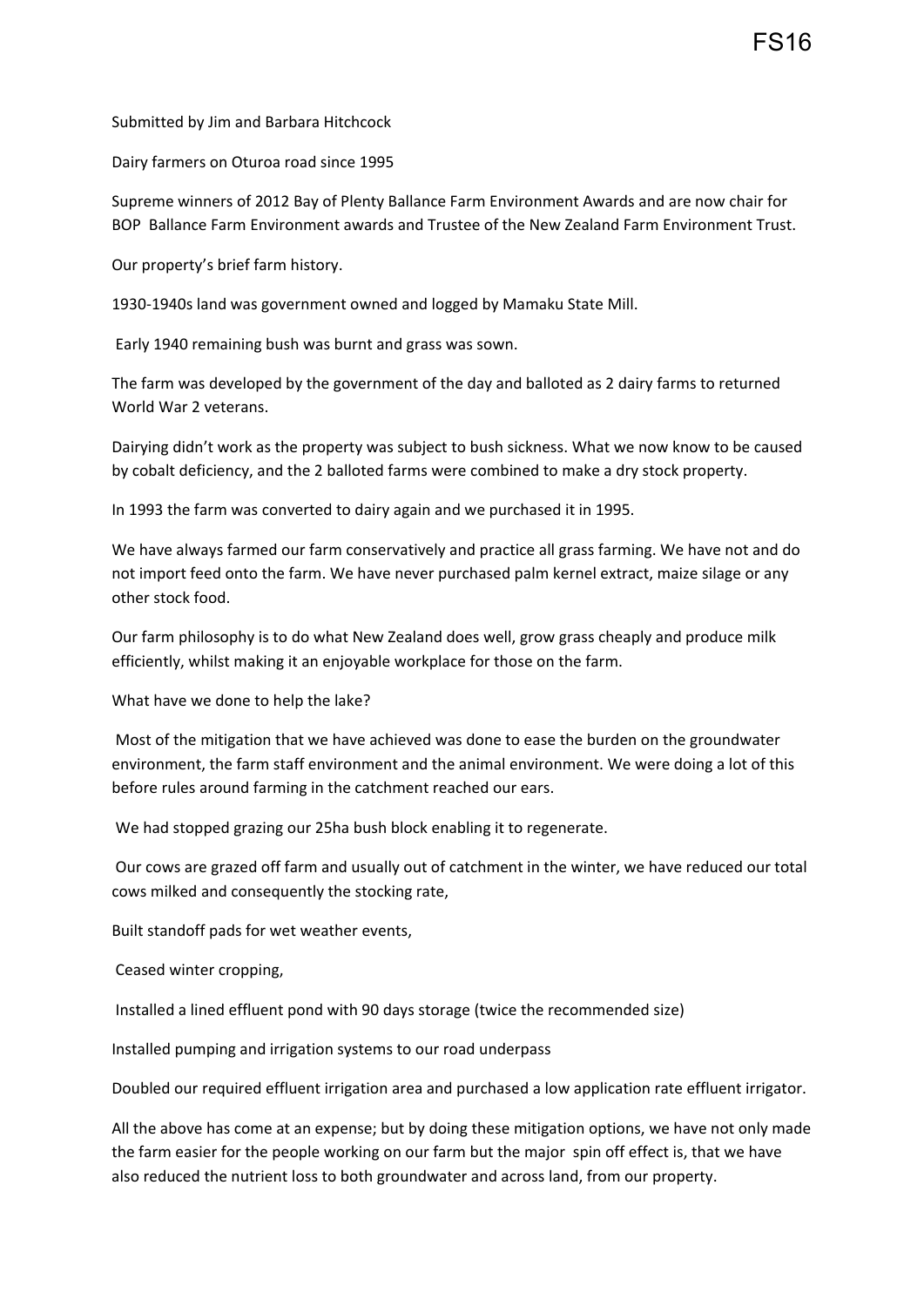To date we have not lost production but we have been prevented from increasing it(increased stock numbers and bought in feed) by the nutrient benchmark rules.

Further required reductions of N and P leeching will result in less profit and a consequential drop in farm value.

We want a clean lake.

The plan proposed and the consequent required actions, to help clean the lake is in my mind flawed, uses narrow thinking that has poor outcomes and other options should be considered .

I will read a sentence written by a group of scientists White, Rutherford and others in 1989.

"The water quality of Lake Rotorua has deteriorated since the 1960s because of excessive phytoplankton growths caused by increased inputs of phosphorous and nitrogen from the Rotorua city sewerage treatment plant".

Jump forward to where we are today.

The sewerage sediment in the bottom of the lake and now contributor to the lake N and P loading is acknowledged, but we are told there is nothing we can do with regards this, and that the only sector we can target for these nutrient reductions is the pastoral sector,

To then turn around and say that forestry is a low N looser, properties under 5ha are exempt and blocks under 40ha will have a delayed entry has put a huge financial burden on approximately 70 properties out of a catchment population of somewhere around 60,000 people who are the ultimate beneficiaries of a clean lake. It should be the entire community that works towards a clean lake. Every time a sector of our community is excluded or exempted from the lake cleanup process you put more burdens on the remaining small group.

To allow the city to increase its nutrient loss into the lake from population growth and tourism increases; and by bringing more sewerage from out of catchment areas it is like a smack in the face to those that are to be compelled to pay the price of a clean lake.

This plan will result in the lake clean up financial burden being place on one generation of farmers unlucky enough to have lived and farmed in the catchment during the nutrient benchmark period, and who we are told that the water and nutrients from their properties haven't arrived at the lake yet.

This is a community intergenerational problem and the time frame is too aggressive and a small sector of the community is being asked to take on the financial burden.

## At a personal level

We have gone through the last 10 years of heart ache and anxiety with regards our farms future and witnessed the erosion of our personal equity.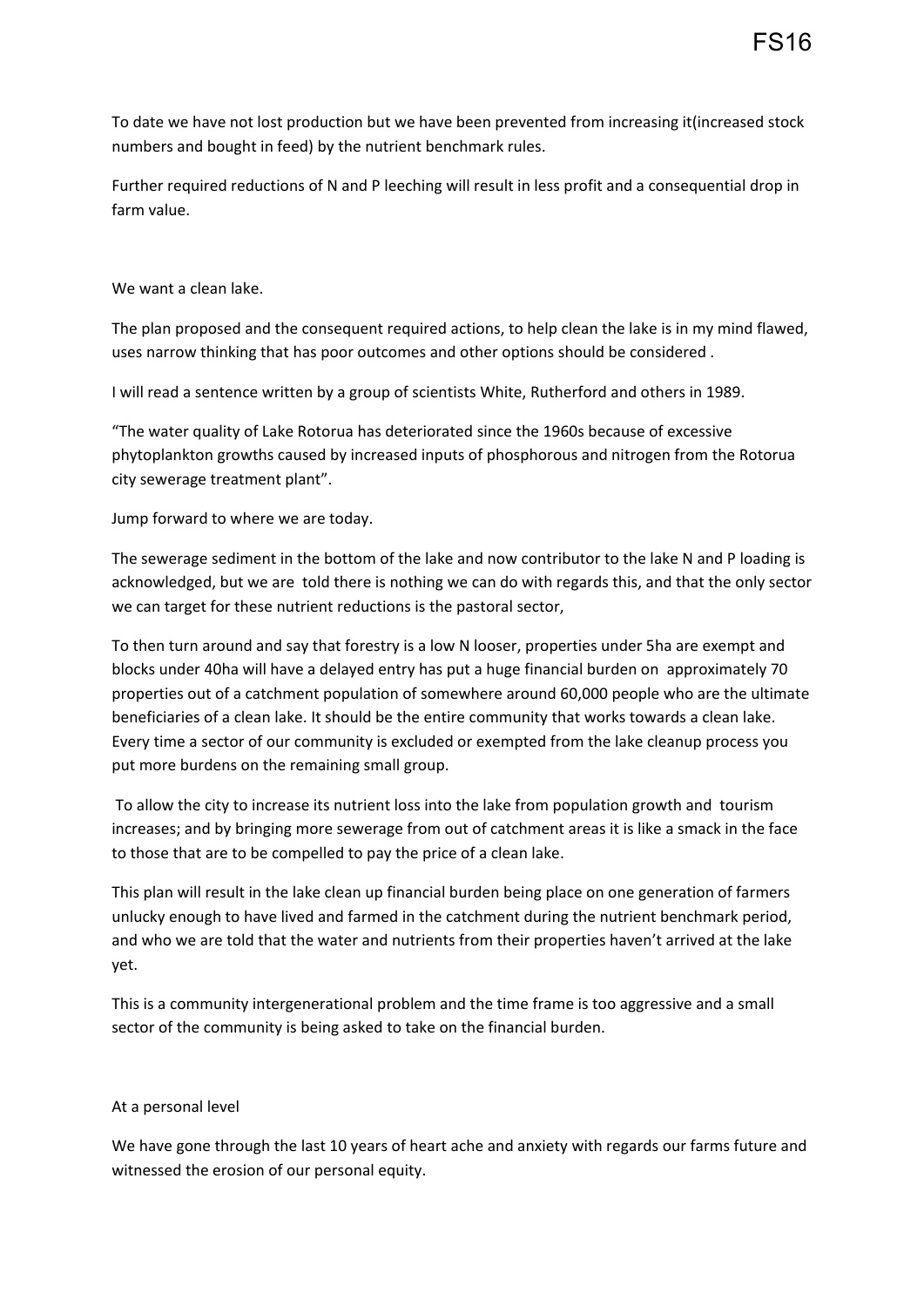Farms in the catchment have become unsalable. Our bank says they value the farm with a Rotorua District view and then reduce the valuation by 20% because it is in the Lake Rotorua catchment.

They are also saying; that should these proposed rules come in to play they would estimate a further 20% reduction in farm values.

Any businessman with basic economic sense knows that he needs sound financial equity, and that income should exceed equity.

This plan has already, and will continue to, decrease our equity further; has effectively capped our production and consequently our income, but sadly fails to peg our expenditure. On the contrary it will add more cost with compliance consents and monitoring reports, and infrastructure to achieve our nutrient management allocation.

Expenditure will continue to rise, Income will decrease and sooner or later the farm becomes uneconomic.

About 8 years ago I attended a Rotorua rural professionals meeting and a senior regional council staff member , who was and is a driver of the proposed plan was a guest speaker. In question time he was asked about future farmer viability should the proposed plan be adopted? His response was that "some farmers will go broke"; he paused and then said "so be it". I did and still have trouble with the callous way he made this comment.

It should be pointed out that our farm supports not only my wife and I, but 3 other families, all of whom are contributing members to the social and economic well being of our community and the wider Rotorua area.

This plan and the years leading up to today has created a divide in the community. Pastoral farmers have become the scapegoats for all the lake problems and you have a dairy versus dry stock versus lifestyle versus urban culture. Everyone within the pastoral sector is suspicious of each other and how they are allocated their nutrient targets. You should not have to be afraid to tell people that you are a dairy farmer at the local Mitre10 store.

To have farmed for 40 plus years ; half of them at Rotorua and to now feel that we don't want to be farmers anymore is not the way I could have ever imagined we would end our days on the land.

Overseer.......you might be over this word by the end of the submissions

Overseer is a tool that we have used on our farm as guide to how much fertiliser we require annually to keep the farm soil nutrients at status quo.

Over recent years it has been used by a myriad of people to measure our farm nutrient loss to ground water. One minute you think you are going along fine and with a click of a switch and a version change you are kicked to touch and you realise that the game just got harder again.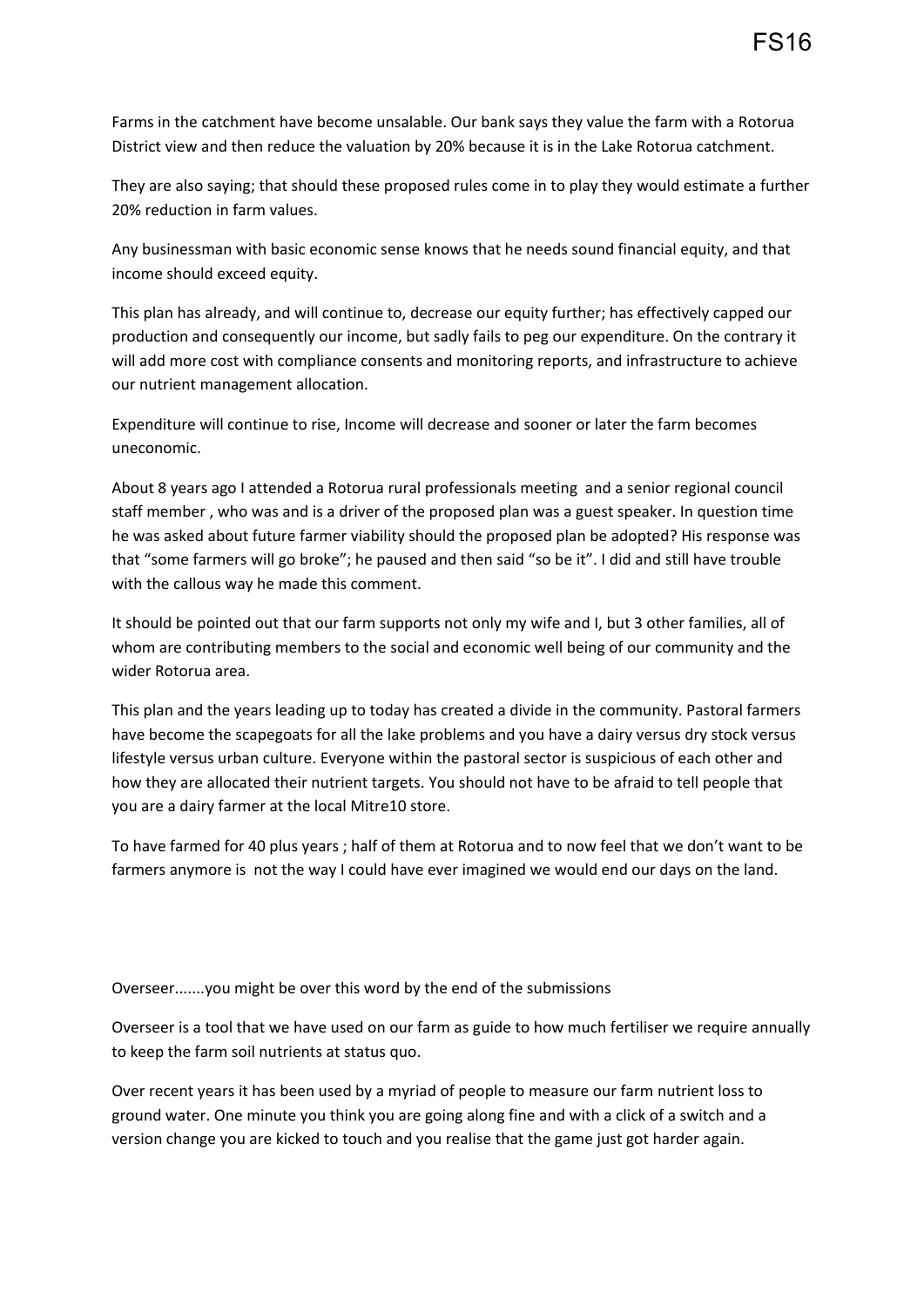These moving goal posts that give different results and different targets are confusing, frustrating and expensive to me. I don't believe results coming from Overseer to be accurate and my belief in the process is, that it cannot be trusted.

We have been asked by BOPRC to form a farm plan and submit it to them with regards how we are to achieve the required nutrient loss targets. We have 3 lease blocks that we farm in conjunction to our freehold title. None of the three leasors are willing to allow me to submit a plan that affects their land which complicates things.

Overseer is not calibrated to our rainfall and I am told it will take 4 years for field trial work to give accurate data that will enable more accurate overseer results.

Ground water attenuation is also lacking sound science and needs further work.

I liken the data that comes from Overseer to the weather forecast. Both use expensive programs that use huge data input to give a predicted outcome.

I ask you how often is the weather prediction correct.

## One Example.

We were advised that by building standoff pads, capturing the resulting effluent and piping it to our effluent ponds to be irrigated when soil moisture levels were right; we would lower our N loss per hectare by 2Kg Nitrogen. The next year Overseer had a further question; "Are these pads lined?" The answer was, no; and our N leaching went back up by 2KgN/Ha.

We get different N leaching results from different people operating the programme and major shifts from version changes. We were tracking along quite nicely towards the suggested 2032 N loss target for our property with the changes we were making on our farm, but version 6.2 of Overseer threw away our hope of achieving the target and remaining a viable business.

When we sold our lifestyle block in 2014 we had to get it benchmarked to fulfil the purchaser's requirements. I called BOPRC, met with them, and supplied all the required data and answers. The operator of the programme phoned to say that we were growing too much grass (the same as a dairy farm). To get overseer to work and grow less grass; the 60 well grown Friesian heifers were changed to small Friesian/Jersey heifers.

Our farm has been modelled in March of this year with Farmax Dairy Pro and Overseer 6.2.1 to gauge its profitability and future look to achieve the mooted N loss targets.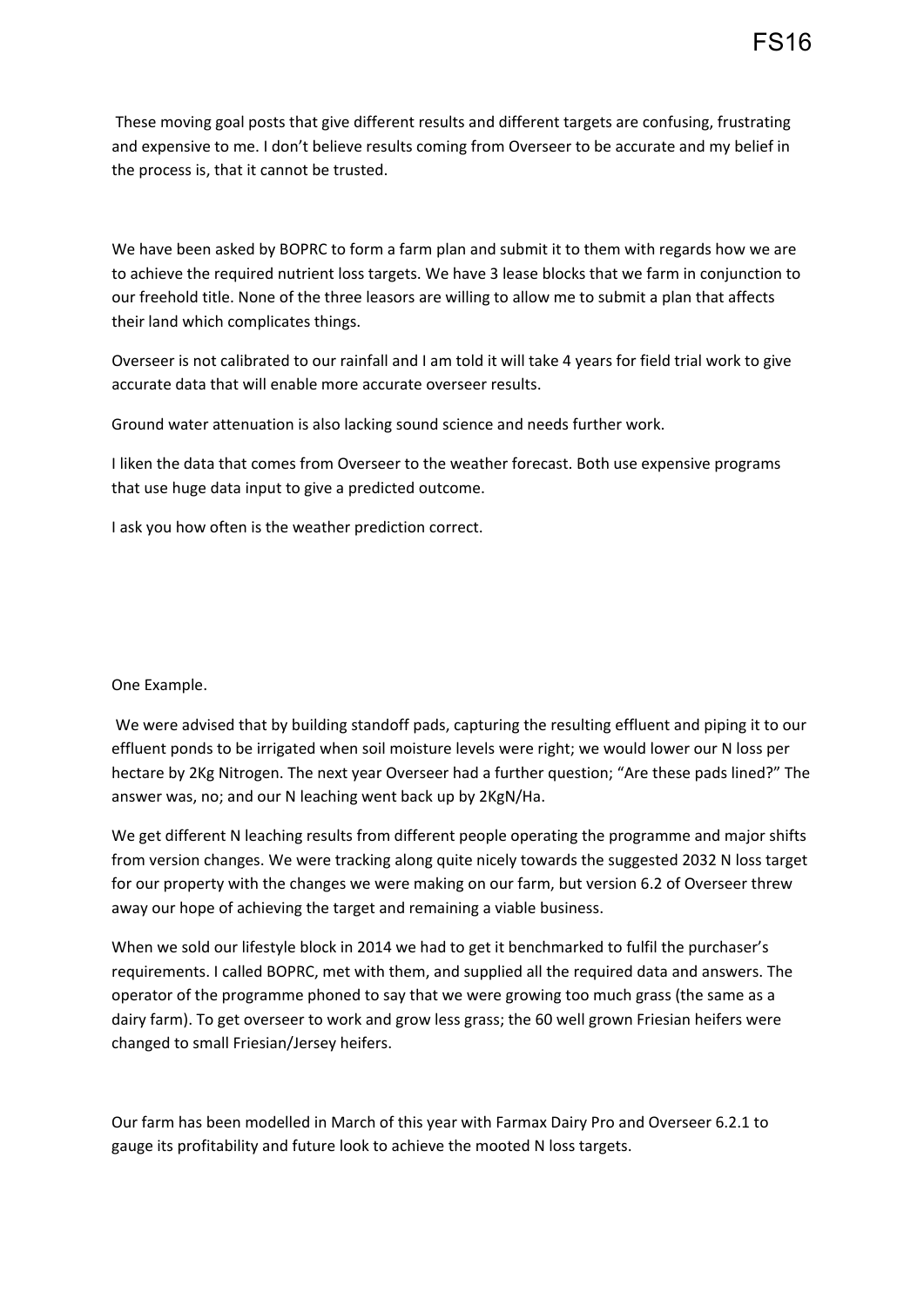BOPRC paid for the modelling work and own the report and have received a copy.

The target for reduced nitrogen loss was achievable if we kept already actioned mitigation steps, but also reduced our stocking rate further, wintered 75% of our cows off farm , reduced N fertiliser inputs, ceased turnip summer cropping and relied on changing a 18ha area of the farm from ryegrass to chicory. Chicory is a deep rooting plant and it is argued that it will trap a larger proportion of N leaving a ryegrass/clover root zone. Overseer doesn't recognise this chicory mitigation so the results would not be accepted by a regulatory body. The financial analysis of these suggested changes was that we would lose another \$30,000 per year.

Another scenario that was modelled; that put the impact of the effect of this plan into plain language was –

If I want to remain farming with the same farm practices that I am currently doing; what area of pine trees do I need to plant to achieve the BOPRC N loss target set for 2032.

The answer was that of the 198 effective hectares I would need to plant 67ha (33%) in pines and milk 312 cows. My comments are that the trees don't have a financial return until they are harvested in 25 years time. I have infrastructure in housing and machinery that would not be required with this option. By planting forestry I devalue each and every hectare of land by between \$25-\$30,000/ha and wipe up to \$2m off the property value and lose \$120,000 per year. Hardly a bankable option.

Our options to stay a viable and profitable farm within the catchment are limited and both these options demonstrated that the required N loss were achievable but with negative cash flows that would result in borrowing capital to remain farming.

We were advised that we can buy N under a proposed N trading scheme. How dumb is this? I believe that all that N trading will do is transfer N from one property to another. N trading does not remove N and will not help the lake at all. I believe that if this N removal mechanism be employed, then the only option should be purchase by regional council and complete removal from the system.

If you asked most farmers in the catchment what their benchmark and target N figures are; they would not know. And more importantly for a picture of what their property will look like, be managed and the resulting financial implications leading up to 2032; you would get a very small minority that could answer this.

Dairy farms that refused to supply BOPRC regional council benchmarking figures have been given a benchmark of 99.7N/ha and a target of 68.5N/ha. On our property we would be 1.6T N better off if we had not cooperated and been given a target of 60Kg/ha.

The proposed allocation of who gets what with regards Nitrogen in the dairy sector has been skewed by one farmer, who owned about 30% of the total benchmarked dairy land in the catchment. This operator was a high N loser and now we have a situation that that land has received high end allocations for N. This is not really a reward for those at the lower end of the benchmark N loss data and that were farming more conservatively. Was everyone honest with their benchmark data? Should we have been savvier with regards how we answered benchmarking questions?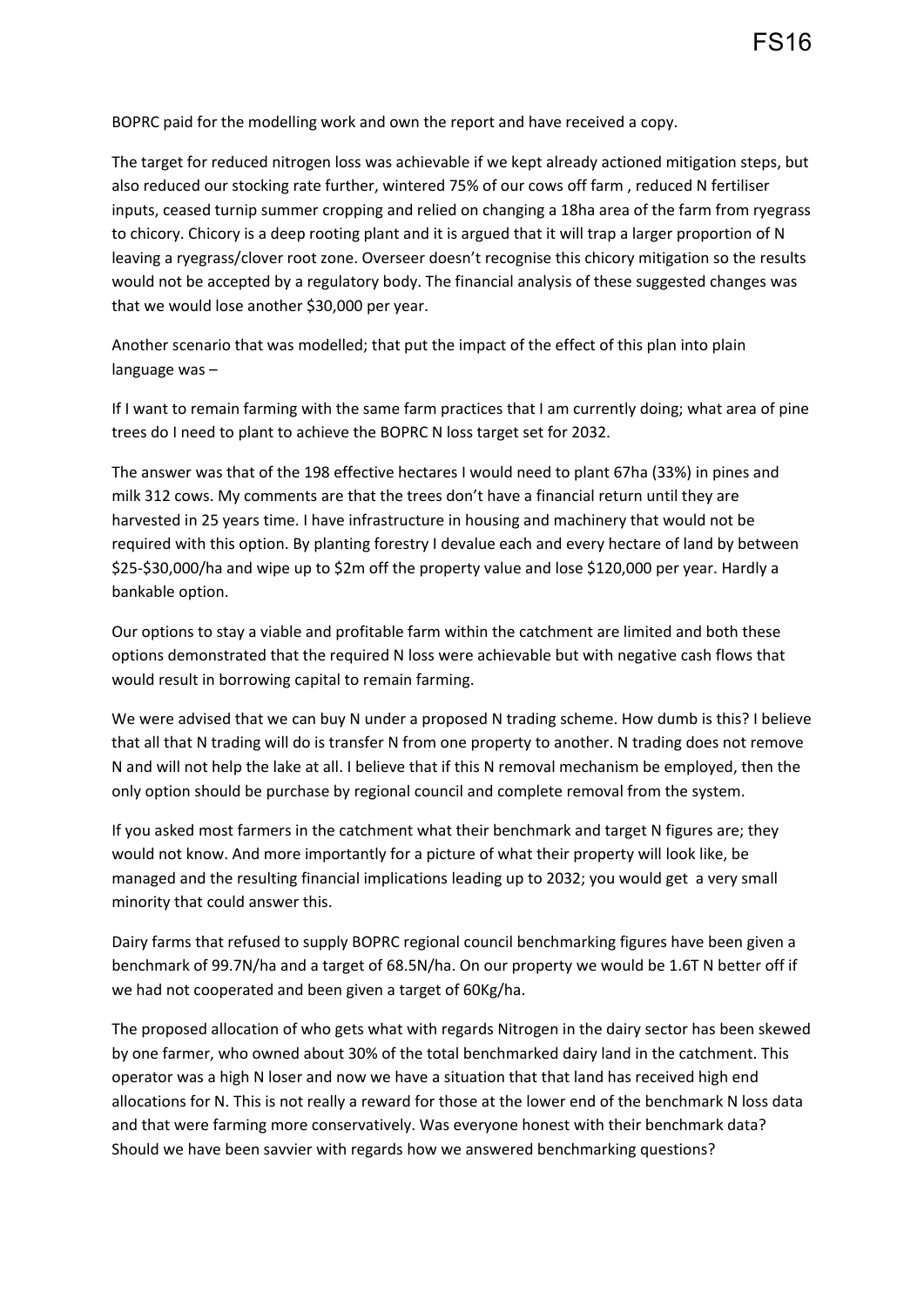Overseer does not like cropping, the climate does not suit horticulture, and our debt is too high to consider dry stock or to borrow any more money for infrastructure to remain dairying. Wintering off cows is available short term but it will be hard to source in the near future. We have looked into housing cows and carting feed to them but the financials do not stack up.

Pine trees are the best kept secret in the catchment and it needs to be acknowledged that there is a high N and P loss for the 7 years after harvest. Professor Hamilton from Waikato University has said that the planting of more pine trees in the catchment will only worsen the lake nutrient load and given this information, I conclude that the deforestation of native bush to pine trees plantations is another cause of the legacy and ongoing lake nutrient load.

What, I am trying to say is that if the new catchment rules are adopted

Our options for land use change are limited given our eroded equity and ability to borrow more money to change to a farm system that is both profitable and meets the rule requirements.

We will most likely still continue down the path of nutrient monitoring but we need a monitoring tool that is accurate.

I mentioned at the beginning that other options to reduce the lake nutrient levels should be considered.

One option I would like considered to reduce the lake catchment N and P load.

Let's just talk N for simplicity

A few years back Transpower proposed erecting power lines on larger than normal pylons across private land between South Waikato and Auckland. All hell broke loose and nothing was being resolved until Transpower purchased the effected properties at market value, erected the pylons and then resold the properties with the incoming purchaser buying the property with the knowledge that there were pylons and associated easements. In many cases the farms ownership remained the same but the farmers were compensated for the loss in property value.

If Regional Council were to buy my farm (200ha effective and 30ha bush) I might want \$7m (currently benchmarked at 19T N and needing to drop to 12T N by 2032).

Regional Council could then sell the farm as a dry stock farm with the proposed average N leaching figure of 25.6N/ha and a total N loss of 5T.

The dry stock farm would be worth about \$4m (a loss of about \$3m), but Regional council has removed 14T N for \$3m

The total catchment target N reduction is 96T

Take 7 farms like this (removing 14T) and you will remove 7x14=98T at a cost of \$21m

You can apply the same logic and maths to a scenario of selling the houses and a bit of land off to make small lifestyle blocks and converting the remaining land to pines. My figures suggest that this would require the purchase of 5 similar sized farms and a cost of \$21m.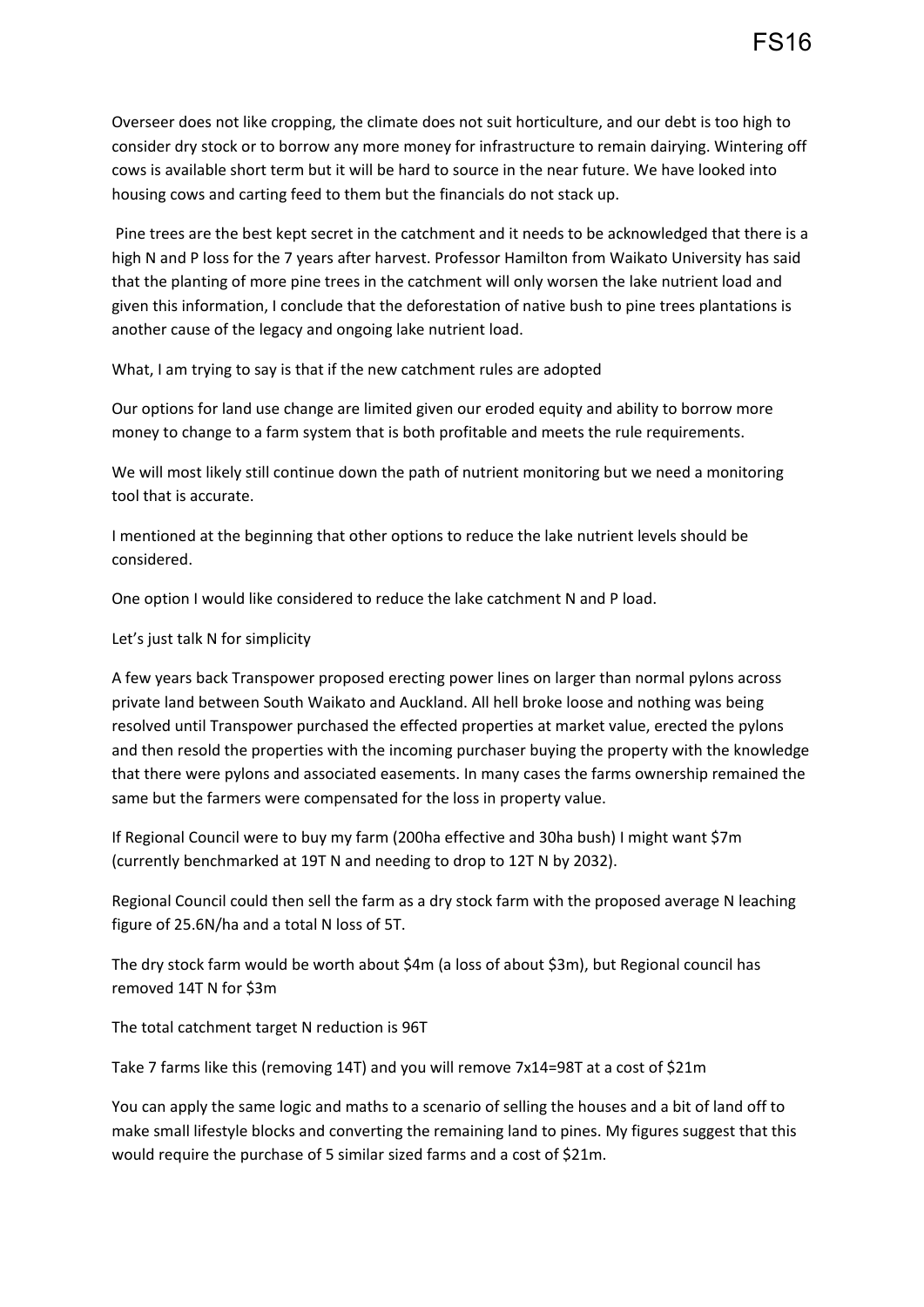Applying the same logic to the dry stock sector target and achieving the 44T reduction for that sector would bring the total cost for dairy and dry stock to somewhere between \$35-40m.

I read that Regional Council has \$45m to help farmers through the process. None of this money actually ends up in the farmers' bank, but instead goes to advisors to build farm plans, compliance monitoring and even commissioners.

By adopting the thinking that I have just outlined, the remaining farms remain viable, bankable operations with achievable benchmarked nutrient losses, and remain an integral part of our local community. Sure monitoring of nutrient losses would need to still remain but the cost of compliance and equity loss would be addressed and community well being enhanced.

How much has been spent to date to get us to this point today?

How much more will be spent?

Could we not have spent the moneys expended in this process over the last 10 years and the foreseeable future in adopting a plan similar to this proposal .

I have given you one option. It may or may not be achievable.

What else would I like to see come out of this process.

We were given a lake water target for 2032. This target has been reached and we are told that it is Alum dosing and the balancing of the N:P ratio of the lake water that has achieved this.

Science has and will continue to evolve. Inventions and new science will come along. We will discover that what we think is right today is wrong and what we think is applicable to the ake is actually not.

Please don't sit in this room and decide my future, Rotorua's future. Visit those affected and get a feel for the work already done and the implications and consequences of this plan.

I ask that you get it right. Save the lake but don't kill the individuals that live and contribute to our community.

Farmers are not trained for this submission process and many will have chosen not to submit to this plan out of a feeling of inadequacy, fear and a lack of professional presentation skills. Others have been worn down by the whole process to date and have elected to put their heads in the sand, do nothing and hope the problem will go away. Others have tried to sell their properties, and received no interest or unrealistic purchase offers. Perhaps the blinkers and rules that constrain this process need to be removed and you visit some real people, that are doing the real "stuff" out in the paddock and will ultimately be the ones most affected by any new farming rules.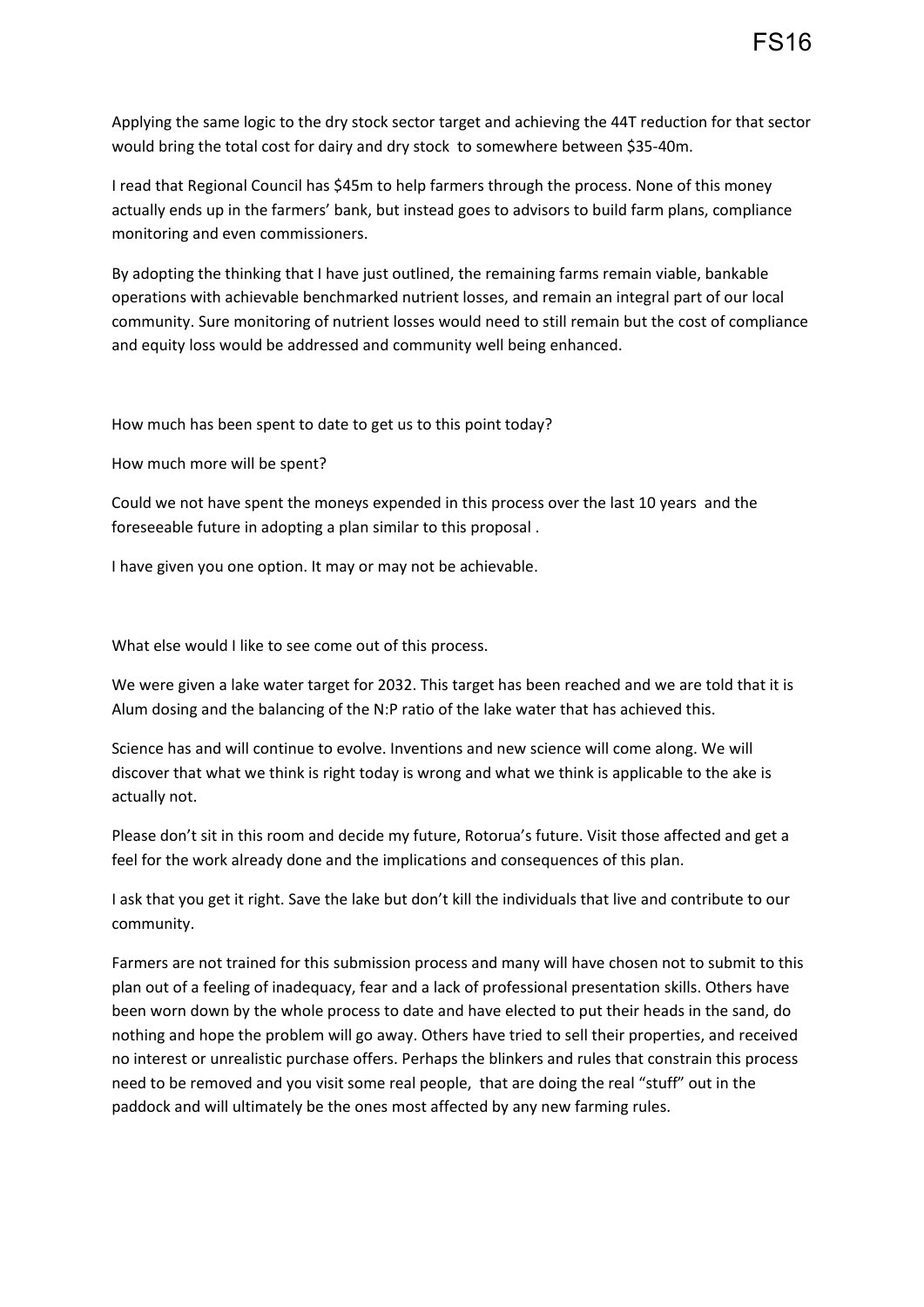All options need considering that will keep farming viable, profitable and contributing to our Rotorua community. I could write a 100 page book on the process to date, the heart ache, blood sweat and tears of the community and the future implications but I have kept it to this

Thank you for your time

Jim Hitchcock 53 Burnsdale Dr RD2 Rotorua